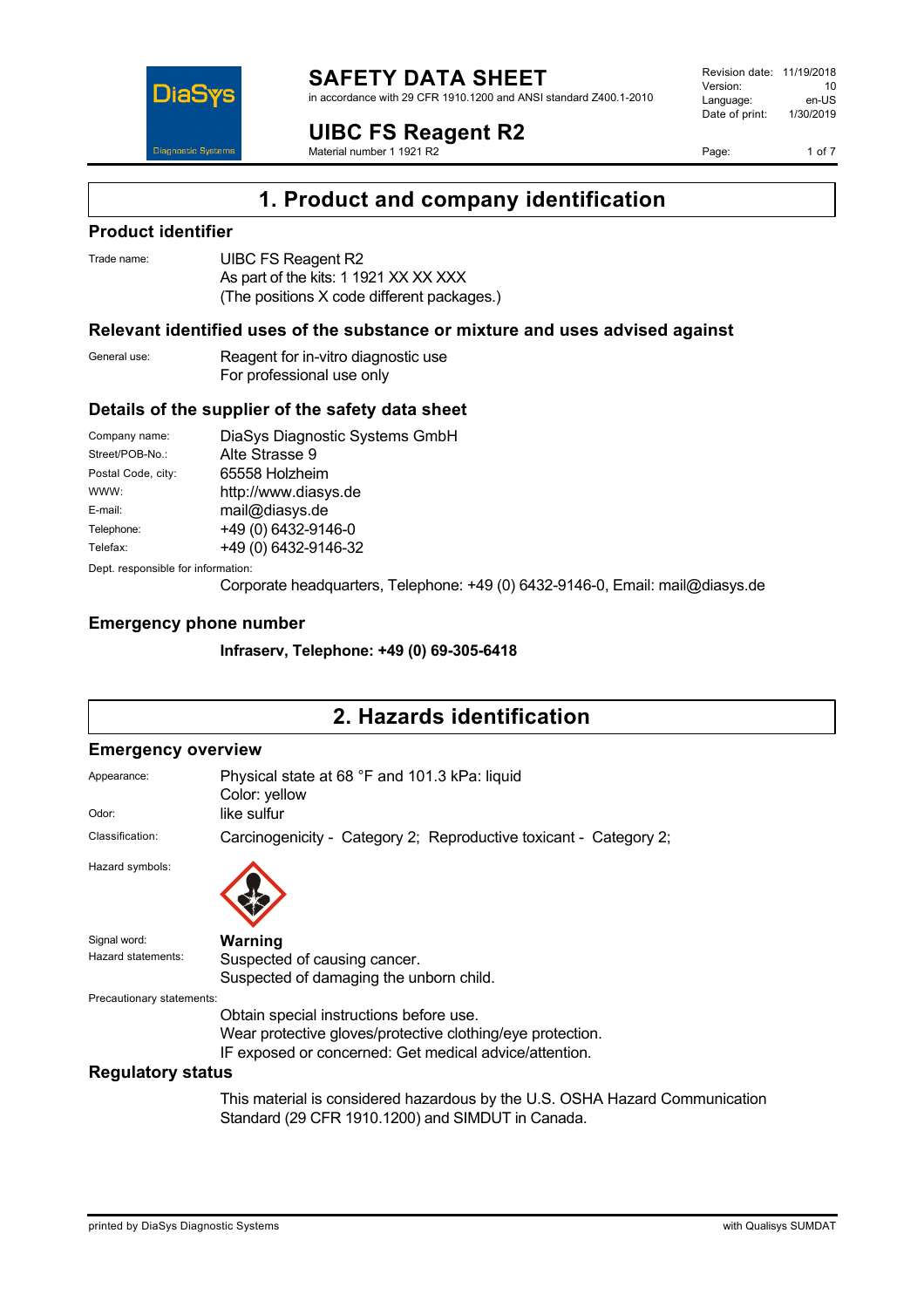

# **UIBC FS Reagent R2**

Material number 1 1921 R2

Page: 2 of 7

## **Hazards not otherwise classified**

Due to its pH value (see section 9), irritation of the skin and eyes cannot be ruled out. see section 11: Toxicological information

# **3. Composition / Information on ingredients**

Chemical characterization: Aqueous solution with Ascorbic acid Relevant ingredients:

| CAS No.          | Designation Content |          | Classification                                                                                                                                       |
|------------------|---------------------|----------|------------------------------------------------------------------------------------------------------------------------------------------------------|
| l CAS<br>62-56-6 | Thiourea            | $< 1 \%$ | Acute Toxicity - oral - Category 4. Carcinogenicity -<br>Category 2. Reproductive toxicant - Category 2.<br>Aquatic toxicity - chronic - Category 2. |

| 4. First aid measures                              |                                                                                                                                                                                                                                                  |  |
|----------------------------------------------------|--------------------------------------------------------------------------------------------------------------------------------------------------------------------------------------------------------------------------------------------------|--|
| General information:                               | First aider: Pay attention to self-protection!<br>If medical advice is needed, have product container or label at hand.                                                                                                                          |  |
| In case of inhalation:                             | Provide fresh air. If the casualty has difficulty breathing, call a doctor immediately.                                                                                                                                                          |  |
| Following skin contact:                            | Change contaminated clothing. After contact with skin, wash immediately with plenty of<br>water.<br>In case of skin irritation, consult a physician.                                                                                             |  |
| After eye contact:                                 | Immediately flush eyes with plenty of flowing water for 10 to 15 minutes holding eyelids<br>apart. Remove contact lenses, if present and easy to do. Continue rinsing.<br>In case of troubles or persistent symptoms, consult an opthalmologist. |  |
| After swallowing:                                  | Rinse mouth immediately and drink plenty of water.<br>Do not induce vomiting. Seek medical attention.                                                                                                                                            |  |
| Most important symptoms/effects, acute and delayed |                                                                                                                                                                                                                                                  |  |
|                                                    | Can cause skin, eye and respiratory tract irritation.                                                                                                                                                                                            |  |

## **Information to physician**

Treat symptomatically.

# **5. Fire fighting measures**

| Flash point/flash point range: |  |
|--------------------------------|--|
|--------------------------------|--|

not combustible Auto-ignition temperature: No data available

Suitable extinguishing media:

Product is non-combustible. Extinguishing materials should therefore be selected according to surroundings.

## **Specific hazards arising from the chemical**

Fires in the immediate vicinity may cause the development of dangerous vapors. In case of fire may be liberated: Sulphur oxides, nitrogen oxides (NOx), carbon monoxide and carbon dioxide.

Protective equipment and precautions for firefighters:

Wear self-contained breathing apparatus.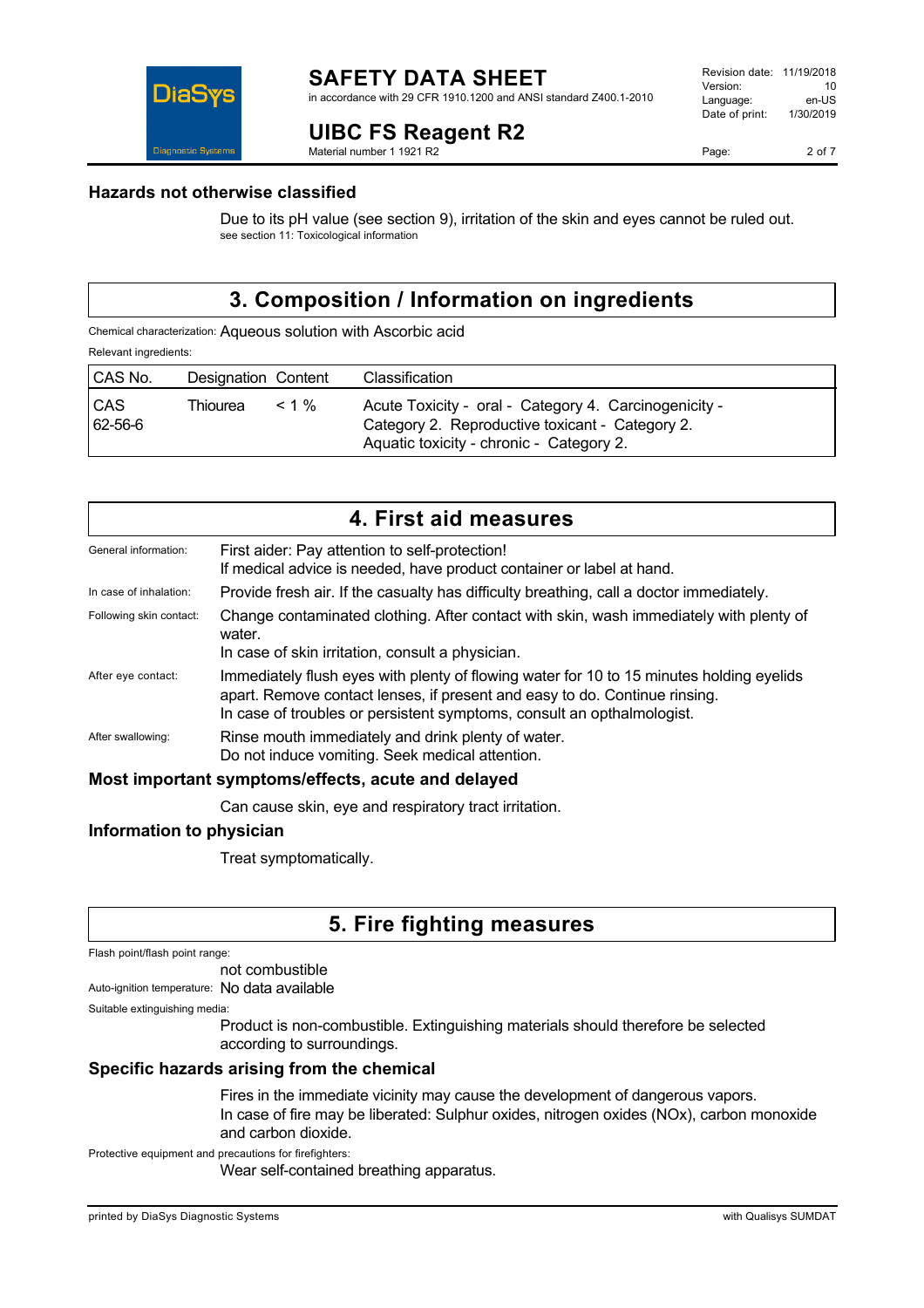

#### **SAFETY DATA SHEET** in accordance with 29 CFR 1910.1200 and ANSI standard Z400.1-2010

**UIBC FS Reagent R2** Material number 1 1921 R2

Revision date: 11/19/2018 Version: 10<br>Language: en-LIS Language: en-US<br>Date of print: 1/30/2019  $Date$  of print:

Page: 3 of 7

Additional information: Do not allow water used to extinguish fire to enter drains, ground or waterways.

|                            | 6. Accidental release measures                                                                                                                                                         |
|----------------------------|----------------------------------------------------------------------------------------------------------------------------------------------------------------------------------------|
| Personal precautions:      | Avoid exposure. Avoid contact with skin, eyes, and clothing. Provide adequate ventilation.<br>Keep unprotected people away. Wear appropriate protective equipment.                     |
| Environmental precautions: |                                                                                                                                                                                        |
|                            | Do not allow to penetrate into soil, waterbodies or drains.                                                                                                                            |
| Methods for clean-up:      | Soak up with absorbent materials such as sand, siliceus earth, acid- or universal binder.<br>Store in special closed containers and dispose of according to ordinance. Final cleaning. |

## **7. Handling and storage**

#### **Handling**

Advices on safe handling: Obtain special instructions before use. Provide adequate ventilation, and local exhaust as needed. Avoid contact with skin, eyes, and clothing.

Keep all containers, equipment and working place clean. Wear appropriate protective equipment.

Change contaminated clothing. Have eye wash bottle or eye rinse ready at work place.

## **Storage**

Requirements for storerooms and containers:

Keep containers tightly closed and at a temperature between 35.6 °F and 46.4 °F. Protect against heat /sun rays. Keep sterile. Do not freeze. Unsuitable materials: Aluminium, copper, copper alloys, zinc.

Hints on joint storage: Do not store together with strong acids or alkalis.

# **8. Exposure controls / personal protection**

## **Engineering controls**

Provide good ventilation and/or an exhaust system in the work area. See also information in chapter 7, section storage.

## **Personal protection equipment (PPE)**

| Eye/face protection             | Tightly sealed goggles according to OSHA Standard - 29 CFR: 1910.133 or ANSI<br>Z87.1-2010.                                                                                                                                                              |
|---------------------------------|----------------------------------------------------------------------------------------------------------------------------------------------------------------------------------------------------------------------------------------------------------|
| Skin protection                 | Wear suitable protective clothing.                                                                                                                                                                                                                       |
|                                 | Protective gloves according to OSHA Standard - 29 CFR: 1910.138.<br>Glove material: Nitrile rubber<br>Breakthrough time: > 480 min<br>Observe glove manufacturer's instructions concerning penetrability and breakthrough time.                          |
| Respiratory protection:         | Provide adequate ventilation.                                                                                                                                                                                                                            |
| General hygiene considerations: |                                                                                                                                                                                                                                                          |
|                                 | Obtain special instructions before use. Avoid contact with skin, eyes, and clothing.<br>Change contaminated clothing. Wash hands before breaks and after work. When using do<br>not eat or drink. Have eye wash bottle or eye rinse ready at work place. |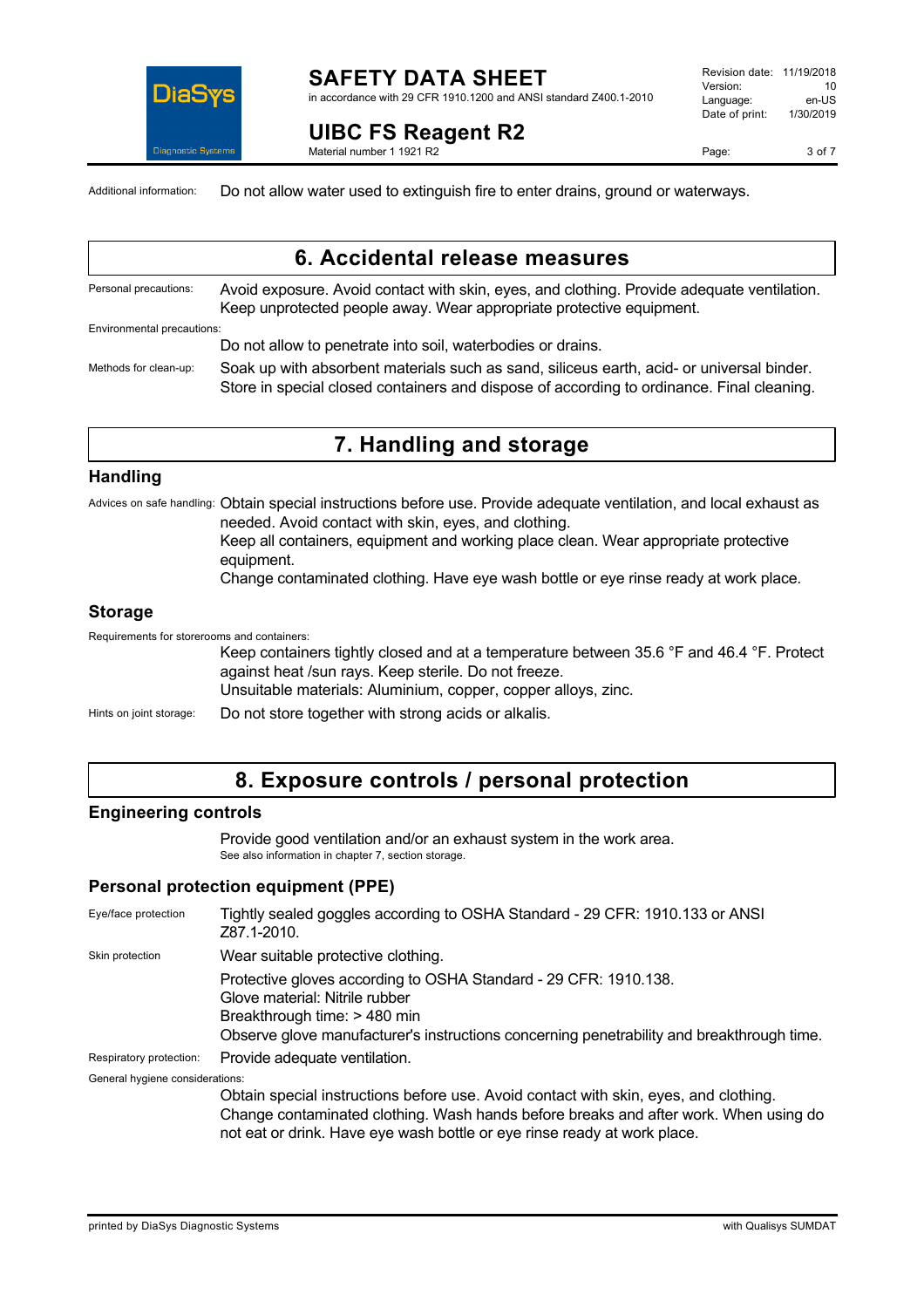

# **SAFETY DATA SHEET**

in accordance with 29 CFR 1910.1200 and ANSI standard Z400.1-2010

**UIBC FS Reagent R2**

Material number 1 1921 R2

Revision date: 11/19/2018 Version: 10<br>
Language: en-US Language: en-US<br>Date of print: 1/30/2019  $Date$  of print:

Page: 4 of 7

# **9. Physical and chemical properties**

## **Information on basic physical and chemical properties**

| Appearance:                              | Physical state at 68 °F and 101.3 kPa: liquid<br>Color: yellow |
|------------------------------------------|----------------------------------------------------------------|
| Odor:                                    | like sulfur                                                    |
| Odor threshold:                          | No data available                                              |
| pH value:                                | at 77 °F: 2.5                                                  |
| Melting point/freezing point:            | No data available                                              |
| Initial boiling point and boiling range: | No data available                                              |
| Flash point/flash point range:           | not combustible                                                |
| Evaporation rate:                        | No data available                                              |
| Flammability:                            | No data available                                              |
| Explosion limits:                        | No data available                                              |
| Vapor pressure:                          | No data available                                              |
| Vapor density:                           | No data available                                              |
| Density:                                 | at 68 °F: 1.022 g/mL                                           |
| Water solubility:                        | at 68 °F: completely miscible                                  |
| Partition coefficient: n-octanol/water:  | No data available                                              |
| Auto-ignition temperature:               | No data available                                              |
| Thermal decomposition:                   | No data available                                              |
| Additional information:                  | No data available                                              |

# **10. Stability and reactivity**

| Reactivity:                        | No data available                                                                              |  |
|------------------------------------|------------------------------------------------------------------------------------------------|--|
| Chemical stability:                | Stable under recommended storage conditions.                                                   |  |
| Possibility of hazardous reactions | No hazardous reaction when handled and stored according to provisions.                         |  |
| Conditions to avoid:               | Protect from frost, heat and sunlight.                                                         |  |
| Incompatible materials:            | Strong acids, alkalis, aluminium, copper, copper alloys, zinc.                                 |  |
| Hazardous decomposition products:  |                                                                                                |  |
|                                    | No hazardous decomposition products when regulations for storage and handling are<br>observed. |  |
| Thermal decomposition:             | No data available                                                                              |  |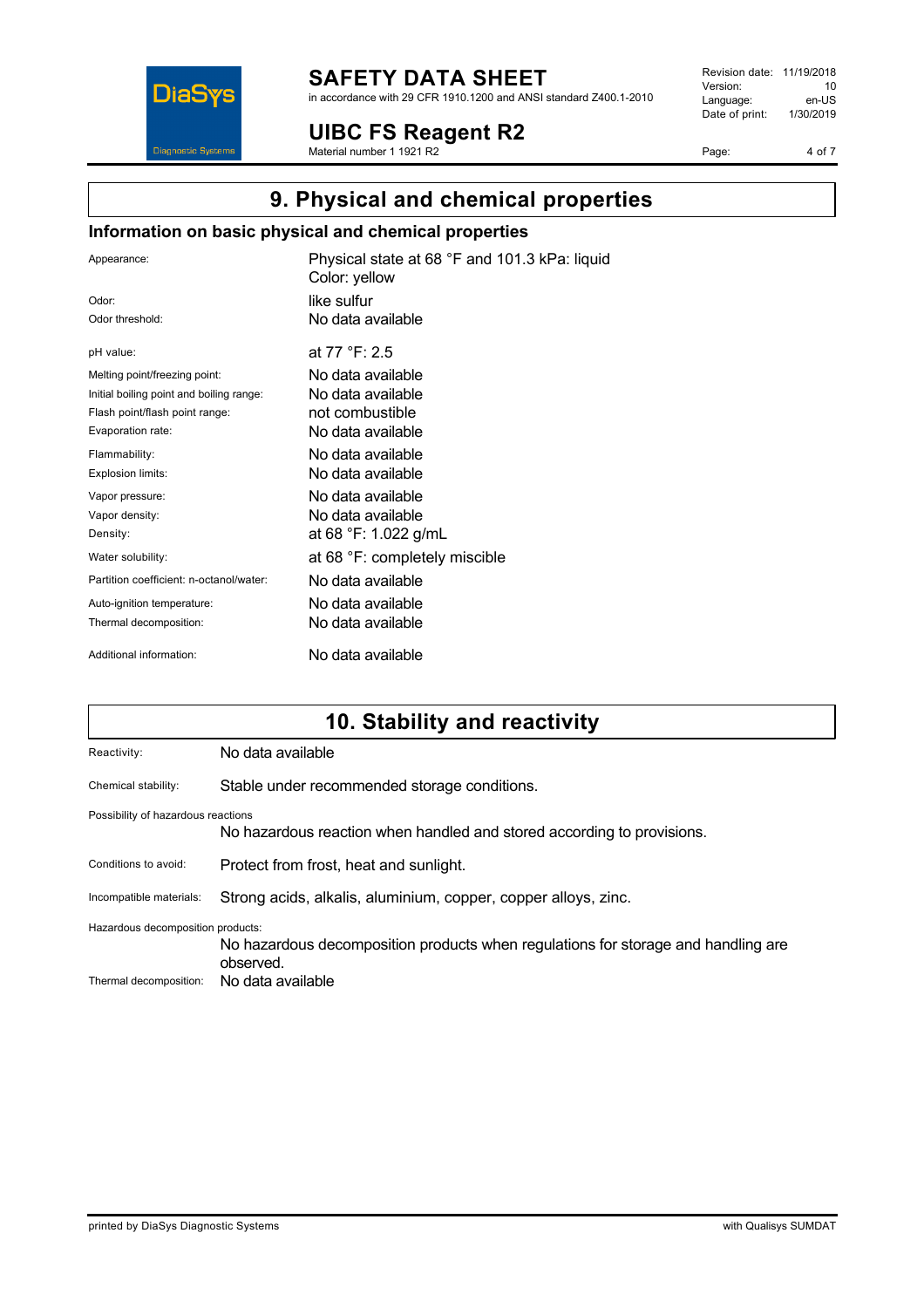

## **SAFETY DATA SHEET**

in accordance with 29 CFR 1910.1200 and ANSI standard Z400.1-2010

**UIBC FS Reagent R2**

Material number 1 1921 R2

Revision date: 11/19/2018 Version: 10<br>
Language: en-US Language: Date of print: 1/30/2019

Page: 5 of 7

**11. Toxicological information**

## **Toxicological tests**

| Toxicological effects: | Acute toxicity (oral): Lack of data.                                         |
|------------------------|------------------------------------------------------------------------------|
|                        | Acute toxicity (dermal): Lack of data.                                       |
|                        | Acute toxicity (inhalative): Lack of data.                                   |
|                        | Skin corrosion/irritation: Lack of data.                                     |
|                        | Serious eye damage/irritation: Lack of data.                                 |
|                        | Sensitisation to the respiratory tract: Lack of data.                        |
|                        | Skin sensitisation: Lack of data.                                            |
|                        | Germ cell mutagenicity/Genotoxicity: Lack of data.                           |
|                        | Carcinogenicity: Carcinogenicity - Category 2 = Suspected of causing cancer. |
|                        | Reproductive toxicity: Reproductive toxicant -                               |
|                        | Category 2 = Suspected of damaging the unborn child.                         |
|                        | Effects on or via lactation: Lack of data.                                   |
|                        | Specific target organ toxicity (single exposure): Lack of data.              |
|                        | Specific target organ toxicity (repeated exposure): Lack of data.            |
|                        | Aspiration hazard: Lack of data.                                             |
| Other information:     | Chronic toxicity carcinogenic effect:                                        |
|                        | Information about Thiourea:                                                  |
|                        | IARC Rating: Group 3                                                         |
|                        | OSHA Carcinogen: not listed                                                  |
|                        | NTP Rating: listed                                                           |
|                        |                                                                              |

#### **Symptoms**

Can cause skin, eye and respiratory tract irritation.

# **12. Ecological information**

#### **Ecotoxicity**

Aquatic toxicity: In case of spills of large quantities: Harmful effects on water organisms by modification of pH-value.

### **Mobility in soil**

No data available

### **Persistence and degradability**

Further details: No data available

#### **Additional ecological information**

General information: Do not allow to enter into ground-water, surface water or drains.

# **13. Disposal considerations**

#### **Product**

Recommendation: Special waste. Dispose of waste according to applicable legislation.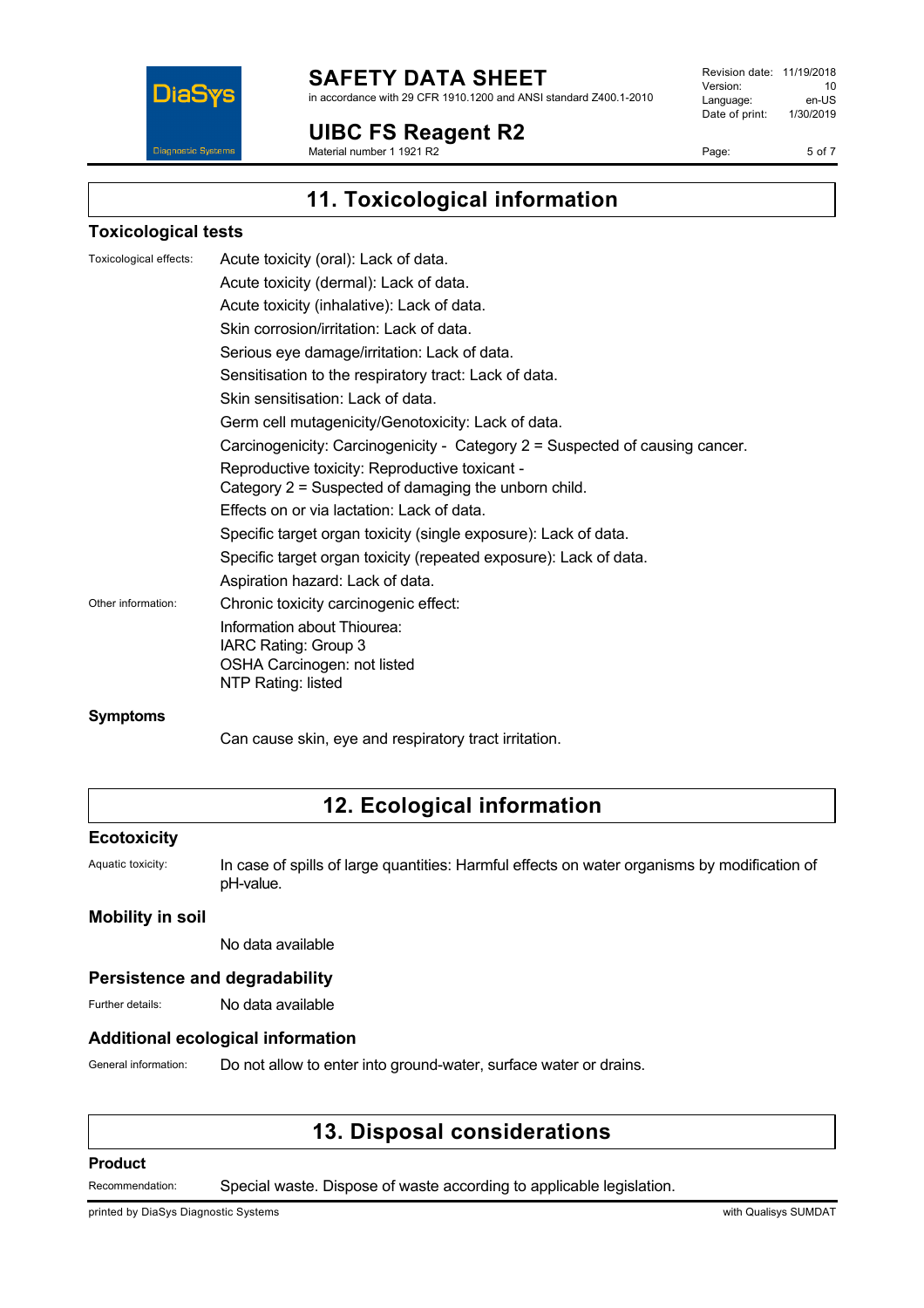

# **UIBC FS Reagent R2**

Material number 1 1921 R2

Page: 6 of 7



#### **Contaminated packaging**

Recommendation: Dispose of waste according to applicable legislation. Non-contaminated packages may be recycled.

# **14. Transport information**

## **USA: Department of Transportation (DOT)**

Proper shipping name: Not restricted

#### **Sea transport (IMDG)**

Proper shipping name: Not restricted Marine pollutant: no

#### **Air transport (IATA)**

Proper shipping name: Not restricted

#### **Further information**

No dangerous good in sense of these transport regulations.

# **15. Regulatory information**

#### **National regulations - U.S. Federal Regulations**

Thiourea: TSCA Inventory: listed TSCA HPVC: not listed Carcinogen Status: IARC Rating: Group 3 OSHA Carcinogen: not listed NTP Rating: listed Other Environmental Laws: CERCLA: RQ 10 lbs. RCRA Hazardous Wastes: Code U219 SARA Title III Section 313, Toxic Release: Conc. 0.1% / Threshold Standard

## **National regulations - U.S. State Regulations**

Thiourea: California Proposition 65 code: C Delaware Air Quality Management List: DRQ: 10 - RQ State: Federal Regulations Apply Idaho Air Pollutant List: Title 585: - Title 586: AAAC: 1.8E-03 - EL: 1.2E-05 - OEF: 5.5E-04 Massachusetts Haz. Substance codes: 1,3,7 \*E\*C\* F8 F9 Minnesota Haz. Substance: Codes: RT - Ratings: - Status: Carcinogen. Title III. TRI. New Jersey RTK Hazardous Substance: DOT: 2877 - Sub No.: 1853 - TPQ: - New York List of Hazardous Substances: RQ-Air: 10 - RQ-Land: 10 - Note: No Note Associated with this chemical. Pennsylvania Haz. Substance code: ES California Proposition 65: cancer

## **National regulations - Great Britain**

Hazchem-Code: